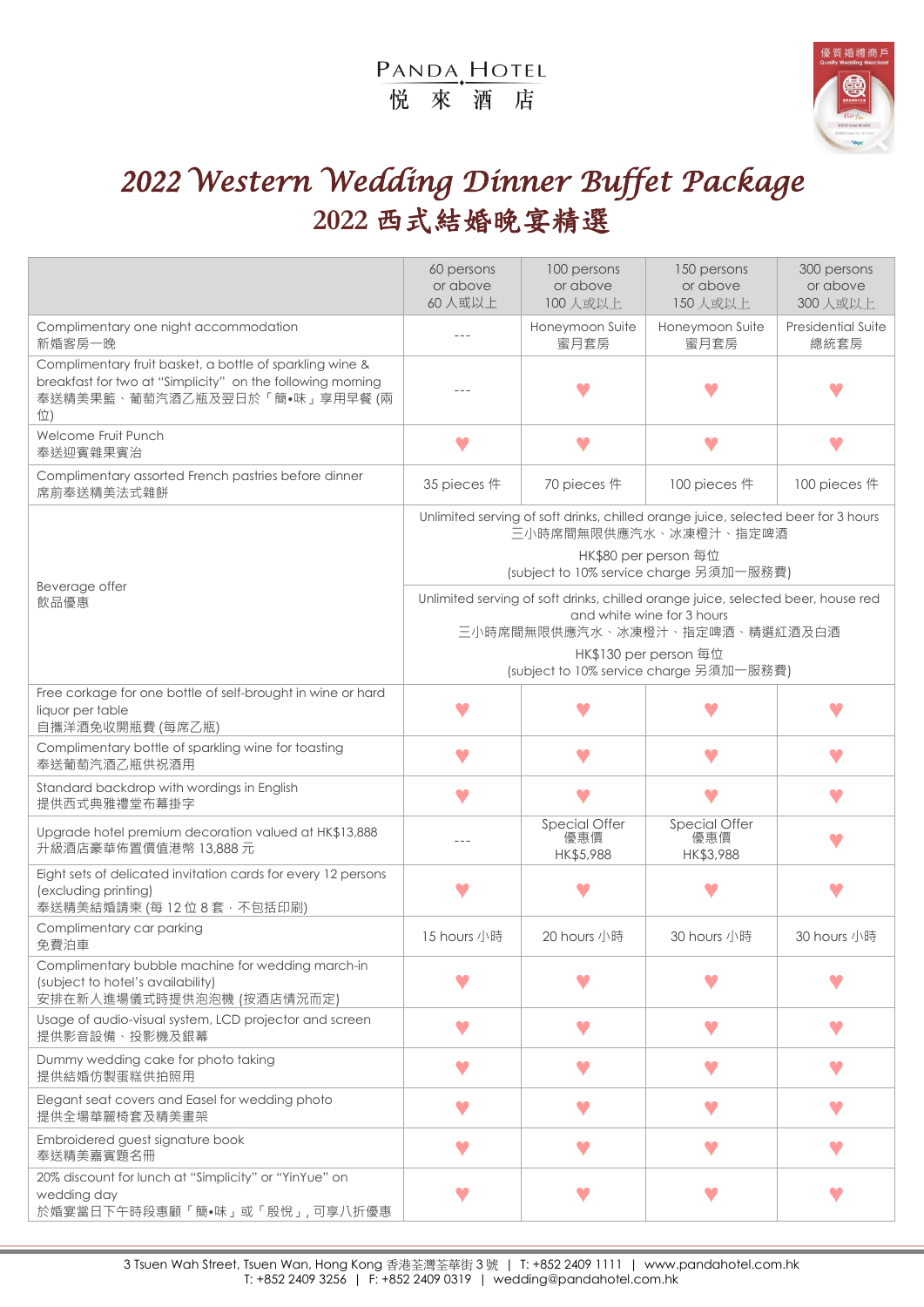# PANDA, HOTEL 悦來酒店

# *2022 Western Wedding Dinner Buffet Package*  **2022** 西式結婚晚宴精選

|                                                                                                                                                                                                                                                                                                                                        | 60 persons<br>or above<br>60人或以上 | 100 persons<br>or above<br>100 人或以上 | 150 persons<br>or above<br>150 人或以上 | 300 persons<br>or above<br>300 人或以上 |
|----------------------------------------------------------------------------------------------------------------------------------------------------------------------------------------------------------------------------------------------------------------------------------------------------------------------------------------|----------------------------------|-------------------------------------|-------------------------------------|-------------------------------------|
| 10% discount on Full Moon or 100 Days Banquet<br>惠顧彌月會或百日宴可享九折優惠                                                                                                                                                                                                                                                                       |                                  |                                     |                                     |                                     |
| Discount coupons from wedding services vendors:<br>婚禮服務公司優惠券:                                                                                                                                                                                                                                                                          |                                  |                                     |                                     |                                     |
| • 【壹誓證婚】婚姻監禮人服務優惠<br>• 【金都婚咭中心 / 金成印刷燙金有限公司】囍帖印刷服務優惠<br>• 【奇華餅家】中式結婚餅券優惠<br>• 【I-Primo】結婚戒指優惠<br>【 S.We Bridal 】 婚紗禮服外租、婚紗攝影、婚禮攝錄影、新娘化妝<br>• 【安記海味】嫁囍結婚禮籃優惠<br>【Ingrid Millet】"完美新娘蛻變術"美容療程優惠<br>髮型設計服務優惠<br>【Ps Wedding Decoration】場地佈置優惠<br>【MUSEE】免費體驗脫毛療程、纖體療程優惠<br>【Your Wedding Partners】婚禮統籌服務 / 專業司儀服務優惠<br>【毅力醫護健康集團】婚前檢查服務優惠 |                                  |                                     |                                     |                                     |

#### **Remarks: 備註:**

● Valid until 31 December 2022 ● 優惠期至 2022 年 12 月 31 日

- The above privileges are not applicable to the existing confirmed booking 以上優惠不適用於已確實之婚宴
- The above privileges are subject to change without prior notice <br>● In case of any disputes, Panda Hotel reserves the right of final decision 如有任何爭議, 悅來酒店將保留一切最終決定權
- In case of any disputes, Panda Hotel reserves the right of final decision

- 
- 
- 
- 

(Promotion code: CTGP-20211215-WWD)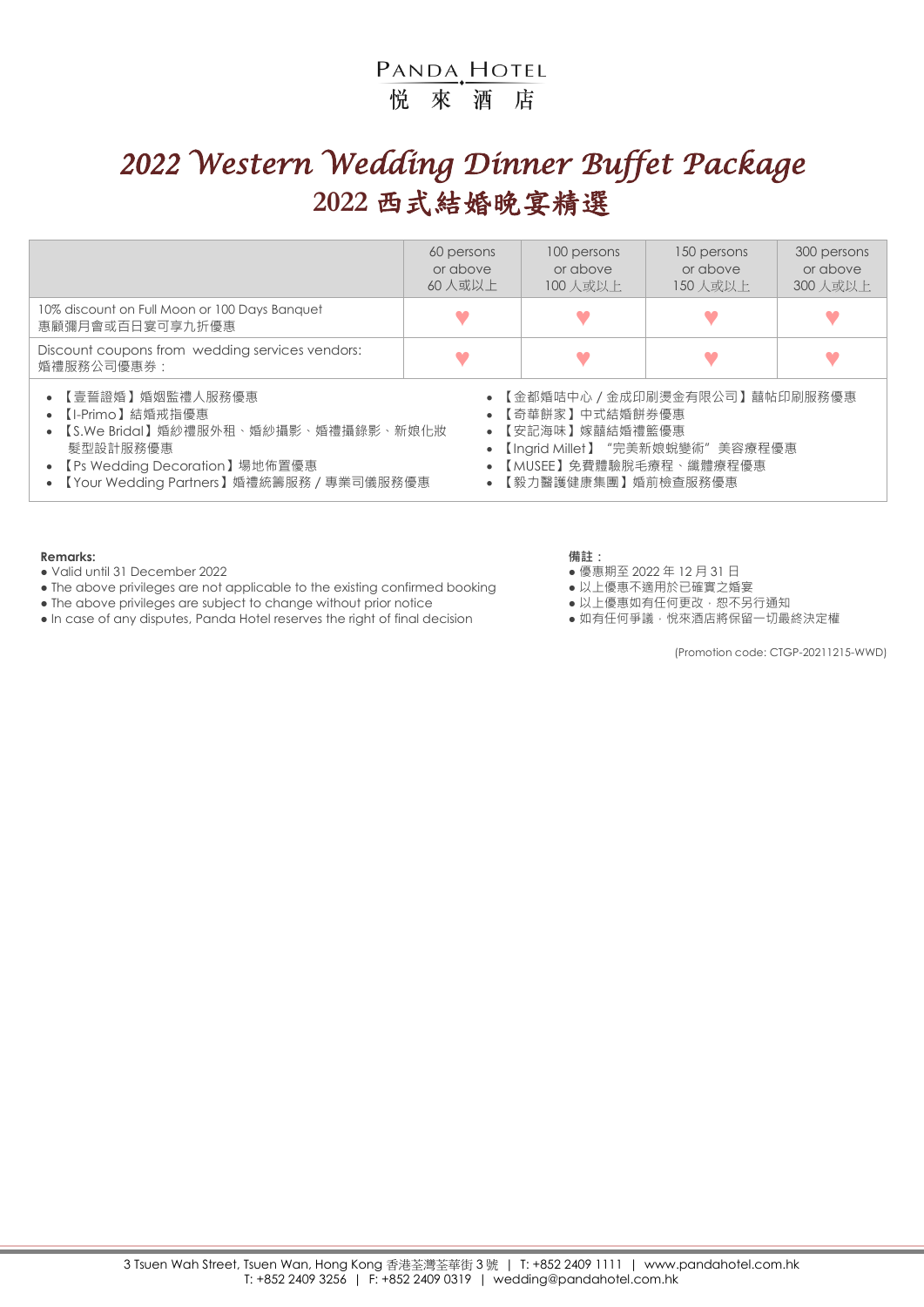# *2022 Western Wedding Dinner Buffet Menu (A)*  **2022** 西式婚宴自助晚餐菜譜 **(A)**

**Cold Dish 凍盤**

| <b>Chilled Canadian Scallop</b>                 | 加拿大帶子       |
|-------------------------------------------------|-------------|
| Red Shrimp with Cocktail Sauce                  | 鮮蝦配辣茄汁      |
| Oat Smoked Salmon                               | 煙三文魚        |
| <b>Blue Mussel</b>                              | 藍青口         |
| Jade Whelk                                      | 翡翠螺         |
| Assorted Italian Sausage                        | 意大利肉腸       |
| Parma Ham                                       | 巴馬火腿        |
| Selection of Sashimi: Salmon, Tuna, Snapper and | 三文魚、吞拿魚、鯛魚及 |
| Sweet Shrimp                                    | 甜蝦刺身        |
| Served with Wasabi and Soya Sauce               | 配日式青芥末及醬油   |
|                                                 |             |

### **Salad Bar 沙律吧**

Prawn and Walnut Salad https://www.accellen.com/discrease.com/discrease.html Japanese Potato Salad <br>
日式薯仔沙律 Chicken and Tropical Fruit Salad <br> **糯果雞沙律** Cherry Tomato **beating the control of the control of the control of the control of the control of the control o Romaine Lettuce インファイル おおとこ かんしゃ おおとこ おおおお アメリカ 羅馬生菜** Mesclun Mixed Green わかります おおとこ おおとこ あいちょう おおし 法式雜生菜

Served with French Dressing, Thousand Island Dressing, Than 配法式汁、千島汁、 Italian Vinaigrette, Olive Oil and Balsamic Vinegar **bust and the oral 意大利油醋汁、橄欖油及黑醋** Condiment: Herb Crouton, Crispy Bacon, 配料:香草麵包粒、煙肉碎、 Red Onion and Parmesan Cheese **Accord Particle State State State X** 洋葱碎及巴馬臣芝士

### **Soup 湯**

Lobster Bisque 龍蝦忌廉湯 Shiitake Mushroom Soup with Pork Rib and Chestnut 冬菇栗子排骨湯

#### **Bread 包類**

Homemade Bread and Roll イントリング こうしゃ おくしゃ おくしゃ 精選 歐陸包點 Served with Butter and Margarine <br>
and the contraction of the Ref and Theorem and Margarine and Theorem and Theorem and Theorem and Theorem and T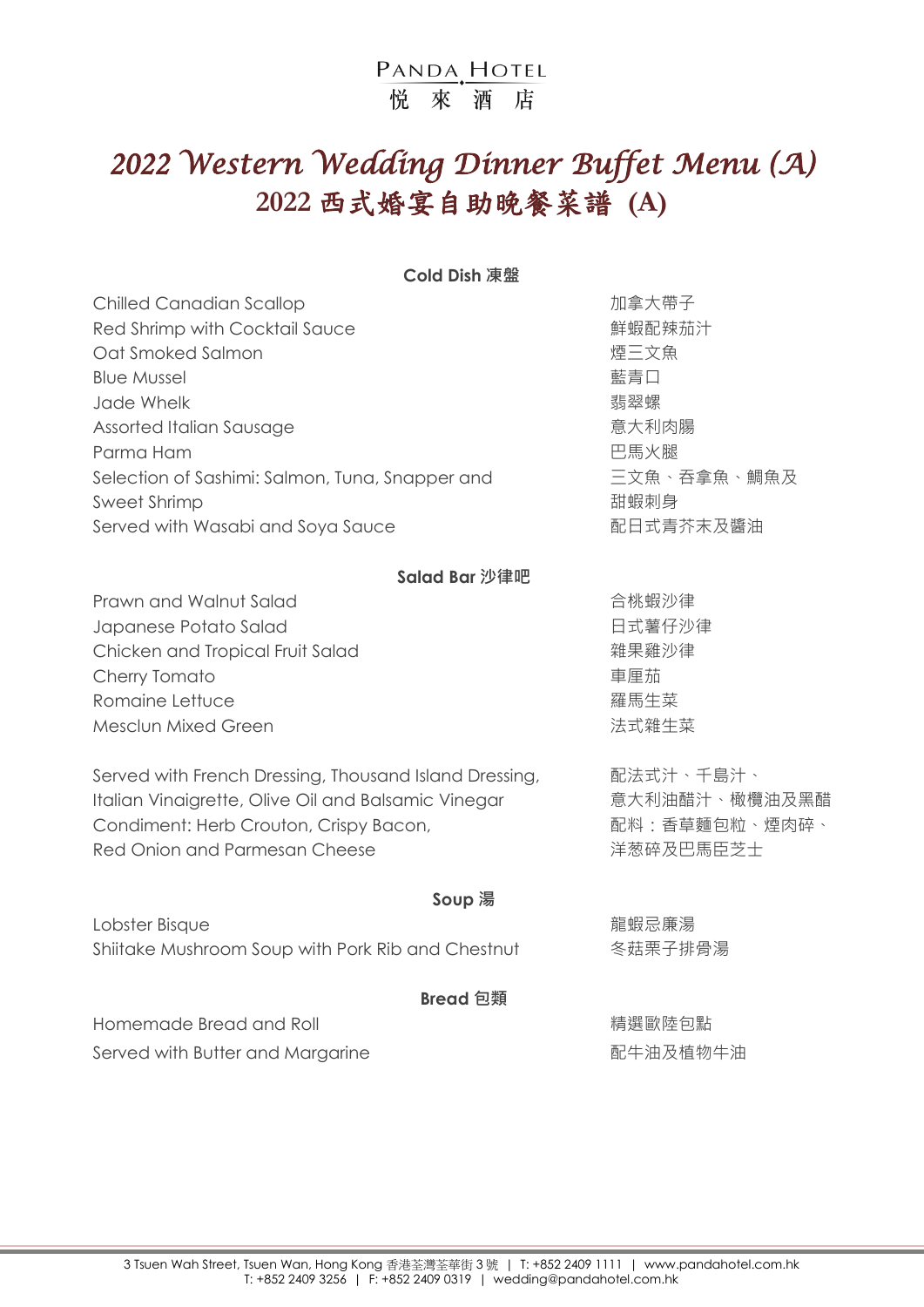# *2022 Western Wedding Dinner Buffet Menu (A)*  **2022** 西式婚宴自助晚餐菜譜 **(A)**

### **Carving 燒烤肉類**

Roasted U.S. Prime Rib Eye **bookstand and the Control of The Control** 燒美國頂級牛肉眼 Served with Mustard and Gravy https://www.com/served with Mustard and Gravy http://www.com/served/with and  $\mathbb{R}$ 芥末及燒汁

## **Hot Dish 熱盤**

| 清蒸鮮鮑魚 (21-22 頭·每位兩隻) |
|----------------------|
|                      |
|                      |
|                      |
|                      |
|                      |
|                      |
|                      |
|                      |
|                      |
|                      |

## **Dessert 甜品**

Crème Brûlée **Erough Australia et au comme aux comme aux comme aux comme aux comme aux comme aux comme aux comme aux comme aux comme aux comme aux comme aux comme aux comme aux comme aux comme aux comme aux comme aux comm** Blueberry Cheese Cake **the control of the Calcular Section** of the set of the set of the set of the set of the set of the set of the set of the set of the set of the set of the set of the set of the set of the set of the Chocolate Truffle Cake カラント おもし おもの あいまん みちのあい みちのあい しょうかい こうしゅう かいしょう こうしゅう こうしょう Strawberry Charlotte **Example 2018** Strawberry Charlotte Assorted Fruit Jelly **the Contract of Assorted Fruit Jelly Assorted Fruit Jelly** Mango Mousse in Glass <br>
<br>
<u><br>
2018 <br>
2018 <br>
2018 <br>
2019 <br>
2019 <br>
2019 <br>
2019 <br>
2019 <br>
2019 <br>
2019 <br>
2019 <br>
2019 <br>
2019 <br>
2019 <br>
2019 <br>
2019 <br>
2019 <br>
2019 <br>
2019 <br>
2019 <br>
2019 <br>
2019 <br>
2019 <br>
2019 <br>
2019 <br>
2019 <br><br><br><br><br><br><br><br><br><br><br><br></u> Sweetened Red Bean Soup with Lily Bulb and Lotus Seed 蓮子百合紅豆沙 Tarte Tatin 法式蘋果撻 Tiramisu Cup <br>
Tiramisu Cup Fresh Fruit Platter インタン インタン こうしゃ まままま (鮮果盤)

### **Beverage 飲品**

Coffee or Tea スピューティング しょうしょう しゅうしょう しゅうしゅう しゅうしゅう しゅうしゅう いんじょう いんじょう いんじょう しゅうしょう

# **HK\$598** per person 每位

(Monday to Sunday and Public Holidays 星期一至日及公眾假期)

All prices are subject to 10% service charge 另須加一服務費 Applicable to a minimum booking of 60 persons 適用於預訂最少 60 人

(Promotion code: CTGP-20211215-WWD)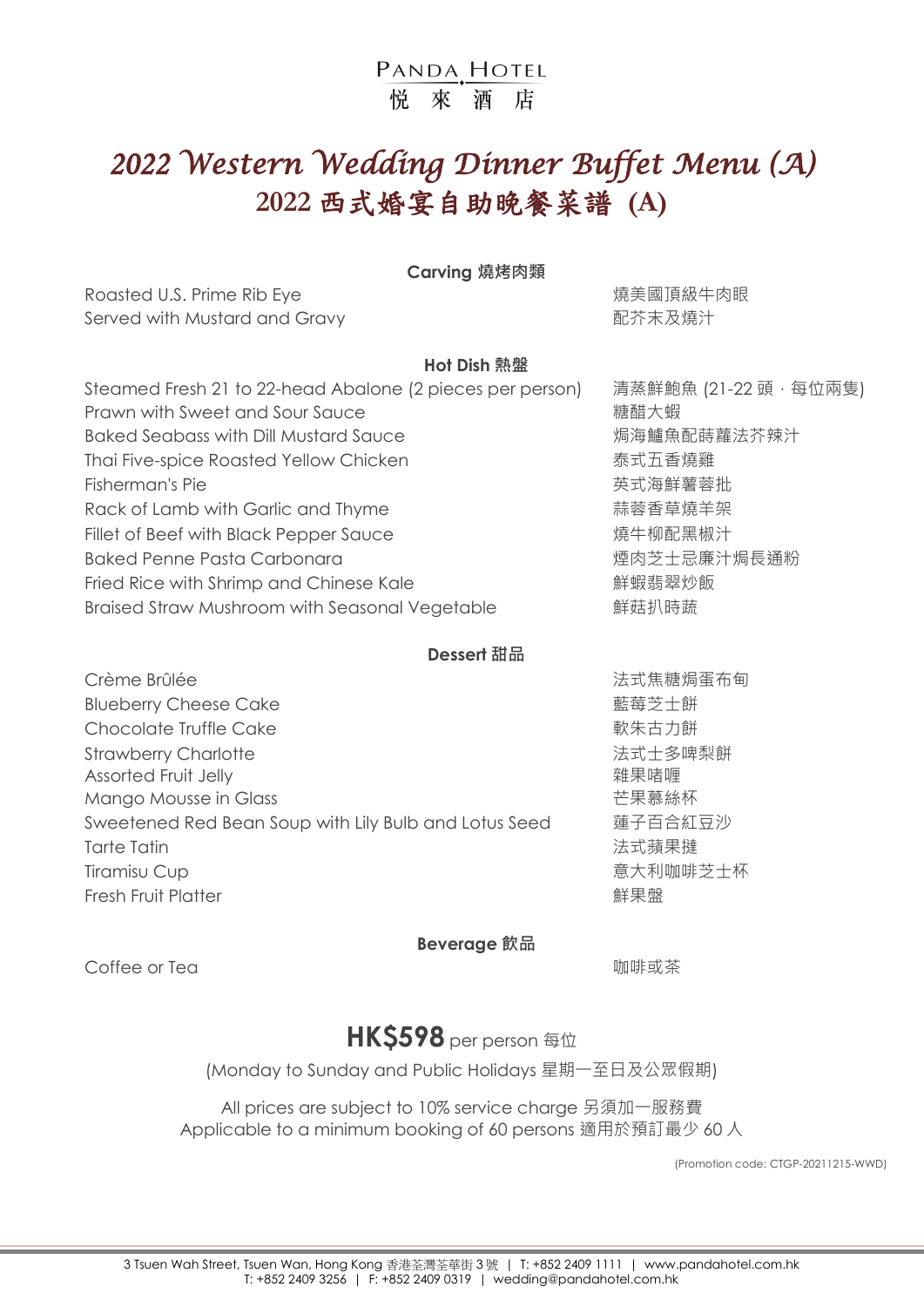# *2022 Western Wedding Dinner Buffet Menu (B)*  **2022** 西式婚宴自助晚餐菜譜 **(B)**

Roasted Whole Suckling Pig (1 served for every 12 persons) 赛運乳豬全體 (每十二位乙隻)

| <b>Cold Dish 凍盤</b>                                       |             |  |  |  |
|-----------------------------------------------------------|-------------|--|--|--|
| <b>Blue Mussel</b>                                        | 藍青口         |  |  |  |
| King Prawn with Spicy Tomato Sauce                        | 大蝦辣茄醬       |  |  |  |
| Scottish Smoked Salmon                                    | 蘇格蘭煙三文魚     |  |  |  |
| Snow Crab Leg                                             | 雪花蟹腳        |  |  |  |
| <b>Chilled Canadian Scallop</b>                           | 加拿大帶子       |  |  |  |
| San Daniele Ham                                           | 意大利風乾火腿     |  |  |  |
| Salami Milano and Italian Cold Cut                        | 沙樂美腸及意大利肉腸  |  |  |  |
| Selection of Sashimi: Salmon, Snapper, Octopus and        | 三文魚、鯛魚、八爪魚及 |  |  |  |
| Sword Fish                                                | 劍魚刺身        |  |  |  |
| Served with Wasabi and Soya Sauce                         | 配日式青芥末及醬油   |  |  |  |
| Salad Bar 沙律吧                                             |             |  |  |  |
| Shrimp and Melon Salad                                    | 鮮蝦蜜瓜沙律      |  |  |  |
| Mediterranean Baby Squid Salad                            | 地中海小魷魚沙律    |  |  |  |
| Shredded Chicken and Cold Jelly Noodle with Sesame Source | 麻醬雞絲粉皮      |  |  |  |
| German Potato Salad                                       | 德國薯仔沙律      |  |  |  |
| Mediterranean Grilled Vegetable                           | 地中海烤蔬菜      |  |  |  |
| Cherry Tomato                                             | 車厘茄         |  |  |  |
| Romaine Lettuce                                           | 羅馬生菜        |  |  |  |
| <b>Mesclun Mixed Greens</b>                               | 法式雜生菜       |  |  |  |
| Served with French Dressing, Thousand Island Dressing,    | 配法式汁、千島汁、   |  |  |  |

Italian Vinaigrette, Olive Oil and Balsamic Vinegar **Entity of the original of the Set A** and Halian X and the B Condiment: Herb Crouton, Crispy Bacon, <br>
and the condiment: Herb Crouton, Crispy Bacon, <br>
and the condition of the Table of Table of the Table of the Table of the Table of the Table of the Table of the Table of the Table Red Onion and Parmesan Cheese **Accord Particle State** 羊葱碎及巴馬臣芝士

### **Soup 湯**

Chinese Shark's Fin Soup (1 bowl per person) 紅燒雞絲翅 (每位乙客) Mushroom Velouté with Black Truffle **National Mushroom Velouté with Black Truffle** 

### **Bread 包類**

Homemade Bread and Roll インタントリック おおところ おおところ おおところ 精選歐陸包點 Served with Butter and Margarine **Example 20** and Margarine and Margarine and Margarine and Margarine and Margarine